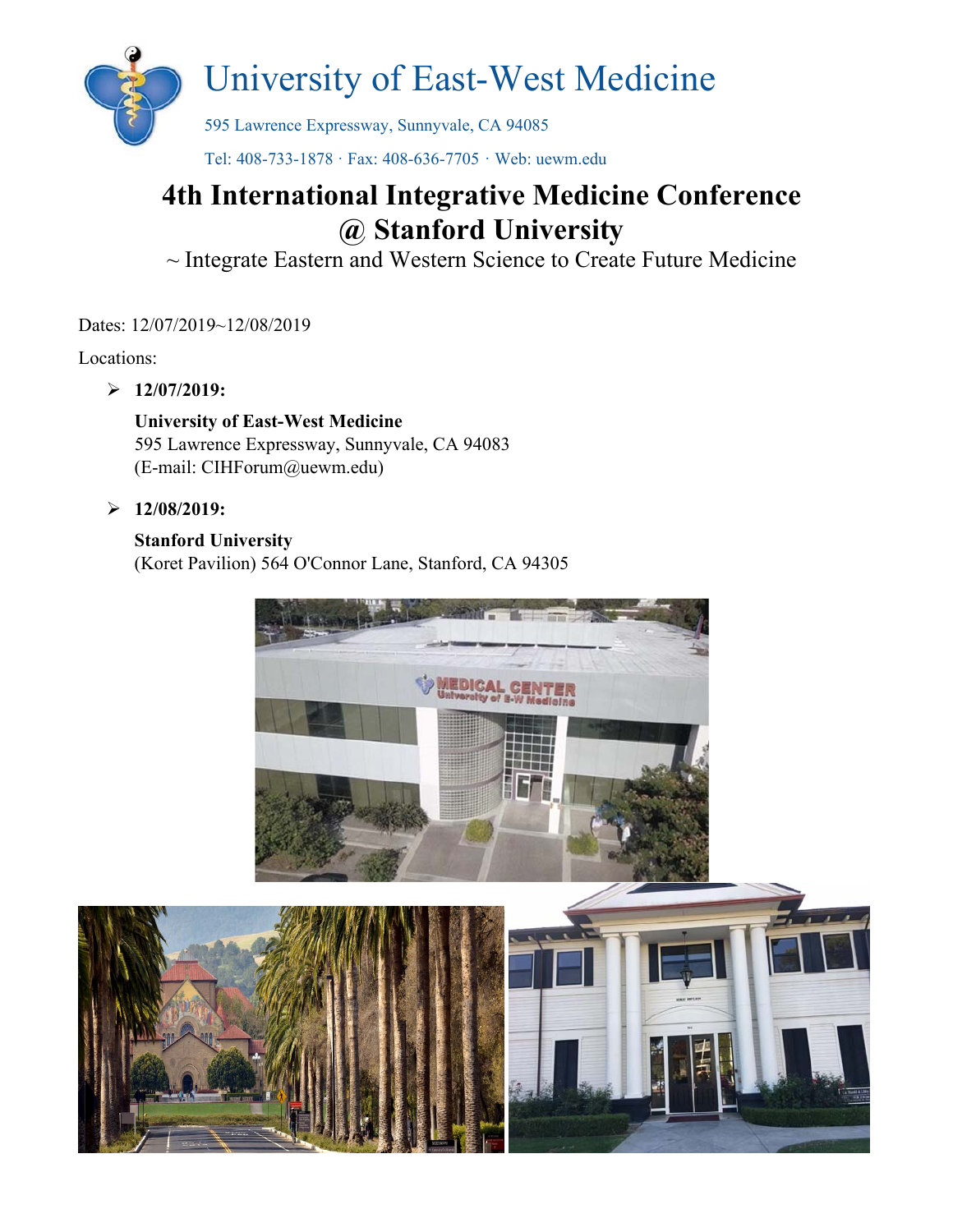

### **4th International Integrative Medicine Conference @ Stanford University - Silicon Valley Innovation and Venture Forum**

#### **Registration fee: \$200**

#### **Certification fee for the Continuing Education Credits: \$50**

The conference provides 16 NCCAOM PDAs and meets the state requirements (CA, FL, IL, etc.) for CEUs (category 2 for CA).

**\* Early Bird Discount**: The \$50 certificate fee could be waived if you register and make the payment before 11/15/2019.

#### **Conference Themes**:

- 1. The **unified scientific theoretical basis** and **future direction** of Integrative Medicine
- 2. The leading role of **acupuncture innovation** in the future Integrative Medicine movement
- 3. **Medical Qigong** and **Taiji (Tai-Chi)** are indispensable elements in the Integrative Medicine movement
- 4. **Bioelectric meridian therapy** sets off the butterfly effect from the storm of Integrative Medicine
- 5. **Business Ecosystem**: Innovation, entrepreneurship, investment and financing opportunities created by the Integrative Medicine movement

.

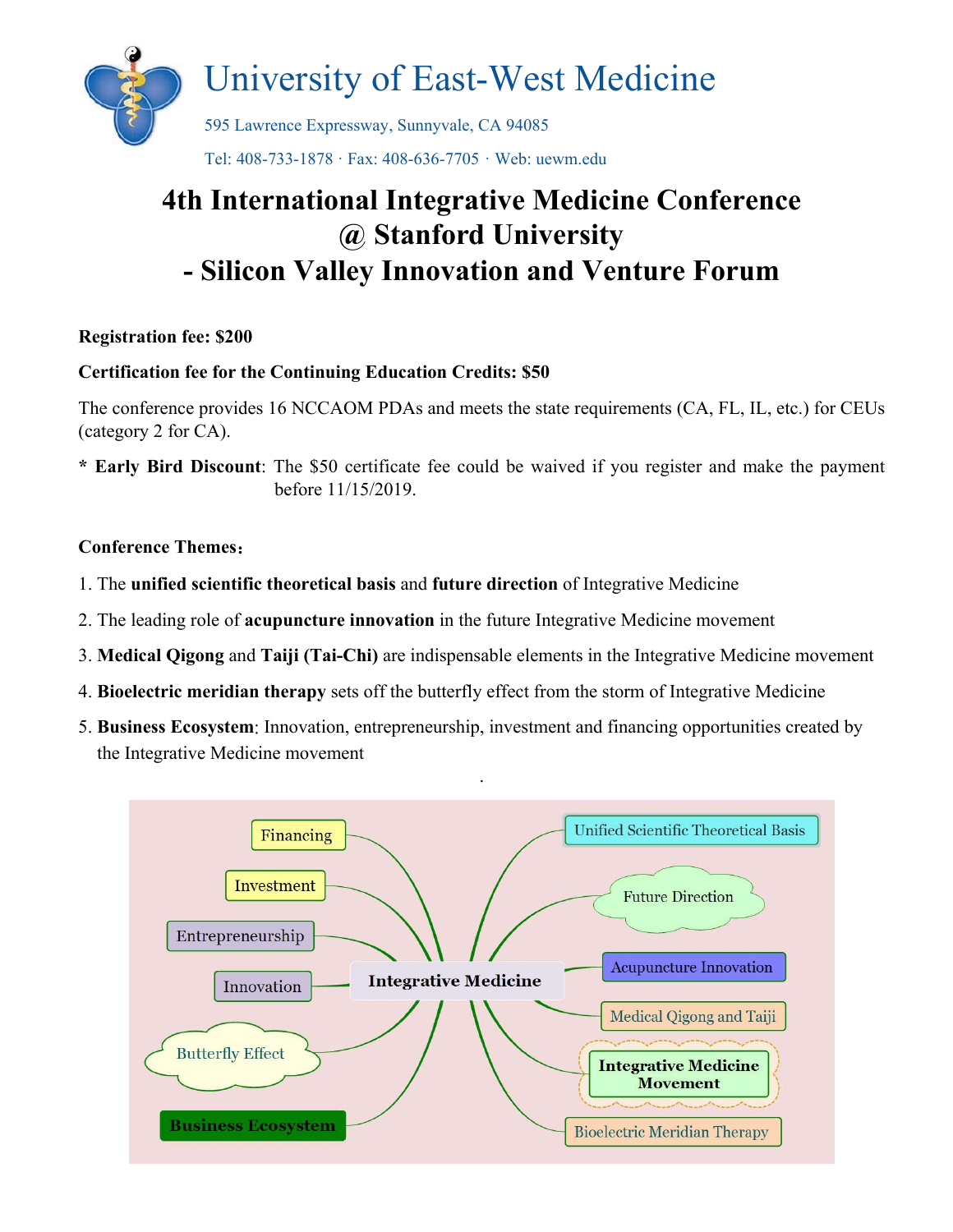

#### **Keynote Speakers:**

Dr. Eric Tao: President of the University of East West Medicine; Founding Director, Institute for Innovation and Economic Development, California State University

Dr. Yingqiu Wang: Founding President of the University of East West Medicine (UEWM); Topic: "Development from Integrative Medicine to Heguan Universe Time - Space Medicine"

Dr. Michelle Lau: President of the Council of Acupuncture and Oriental Medicine

Dr. Nanji Qin: Chief Scientist of Eleqtricbio Inc.;

Topic: "Integrate Eastern and Western Science to Create Future Medicine: Meridian Anatomy and Physiology Reveals the Influence and Application of AI Technology by Human Intelligence Generation Mechanism"

Dr. Jinsheng Yang: Secretary-General of the Chinese Acupuncture Association, Director of the China-Taiwan-Hongkong-Macao Chinese Medicine Exchange and Cooperation Center

Dr. Hui*-*Qi Tong: Clinical Associate Professor with the Stanford Department of Psychiatry and Behavioral Sciences, Center for Integrative Medicine; Topic: "The Application of Mindfulness in Integrative Medicine"

Dr. Lili Zhang: Vice President of the American Association of Chinese Medicine & Acupuncture

Dr. Chunli Zhao: Researcher in Center for Undiagnosed Disease of Stanford University

Dr. Chihsiu D Weng: Dean, College of Tai Chi, University of East West Medicine; President, US Collegiate Taiji Federation; Professor, San Jose State University

Dr. Haisheng Zhang: Postdoctoral of Harvard Medical School, Visiting Professor of the University of East West Medicine & Beijing University of TCM; Topic: "Mind Body System and Development of Integrative Medicine"

Dr. Jack Fu: President of American Institute of Martial Arts and Integrative Medicine; Topic: "Qi in the Application of Integrated Medicine"

Dr. William Dawson: Board of Director, California State Oriental Medical Association

Dr. Yuling Wang: Peking University;

Topic: "Study on the elastic nature of blood vessel wall with acupuncture qi"

Dr. Guojian Huang: Vice President of Canadian Institute of Complementary & Alternative Medicine Research; Topic: "Application of Mini Ren Acupuncture in Integrative Medicine"

Kitsugi Wakao: President of the Whole Japan Chiropractic Association; Deputy Secretary General of the Pain Committee, World Federation of Chinese Medicine Societies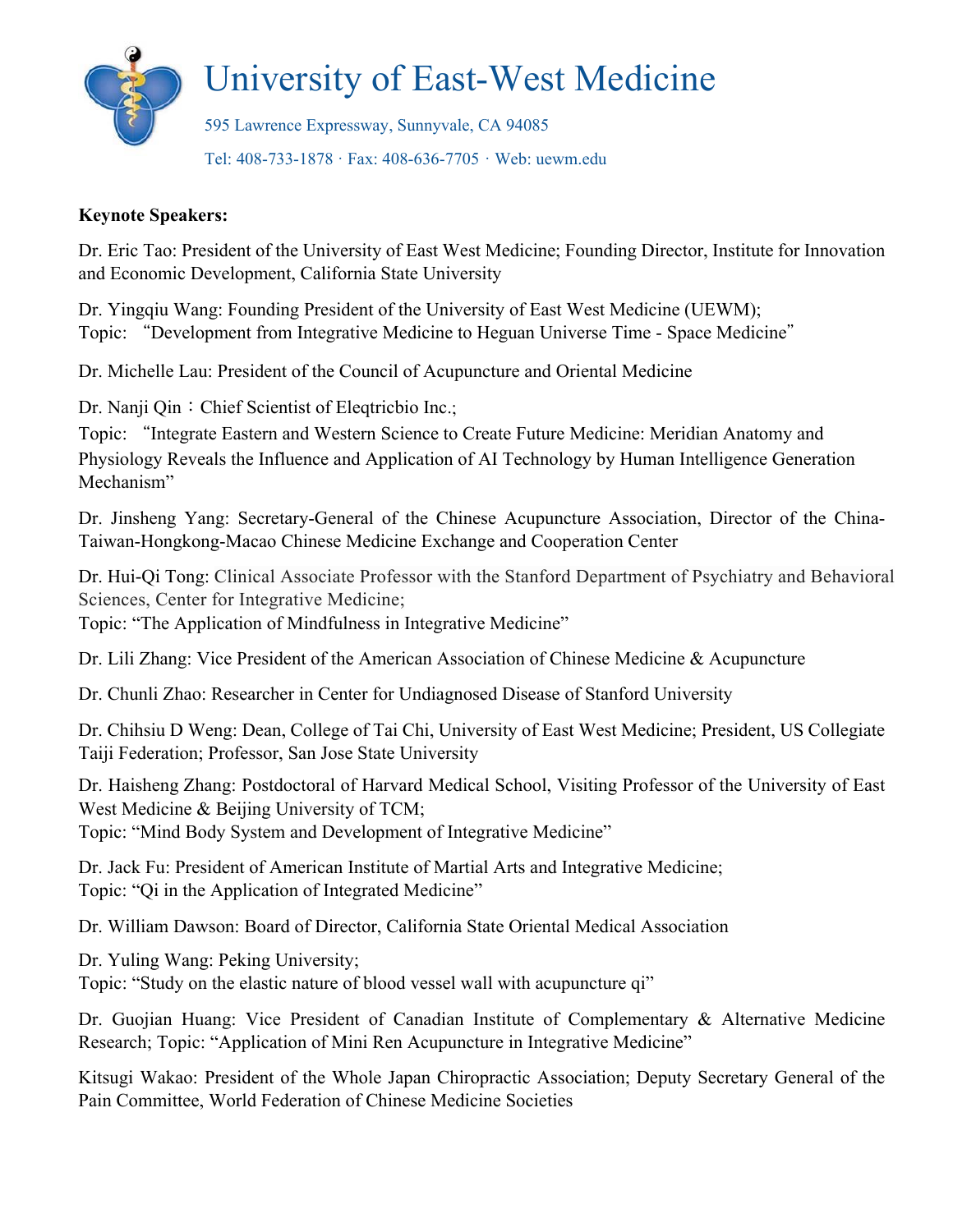

Shengchun Lu: President of the Acupotomology Committee, World Federation of Chinese Medicine Societies

Yuan Wei: President of the German North Rhine Fitness School, the 1<sup>st</sup> Chinese bodybuilding champion, the national bodybuilding champion

Qilin Xing: Founder and Principal of Tian Zhen Yuan

Geng Lin: President of Dalian International Chinese Medicine Forum

 (Please pay attention to the updated information. Some topics or speakers of the conference may be changed as needed. Please check the latest update before the conference starting date.)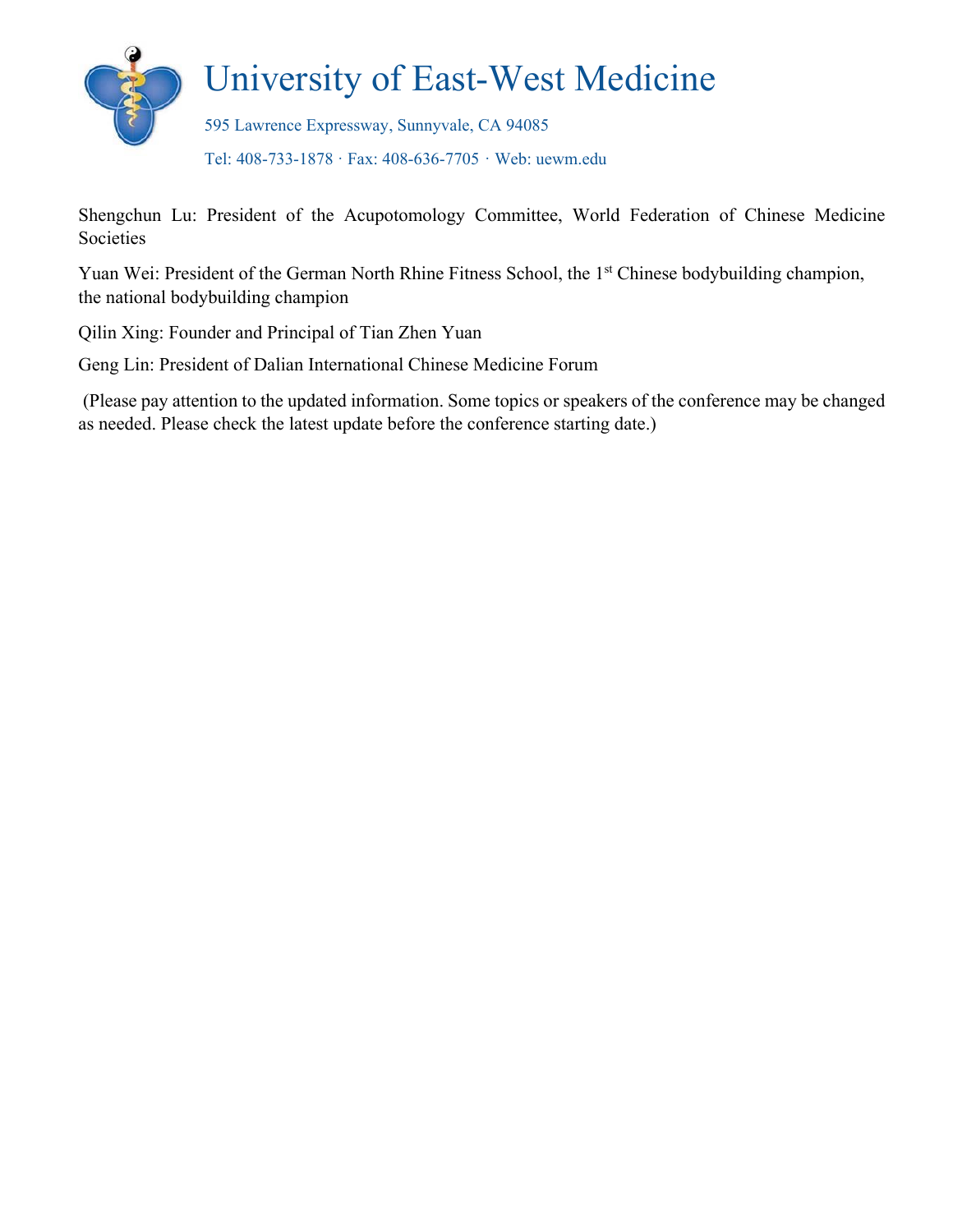

#### **Organizing Committee:**

**Host:** University of East-West Medicine Eleqtricbio Inc.

#### **Co-Hosts**:

Institute for Innovation and Economic Development (IIED), California State University World TCM Forum

American Association of Chinese Medicine and Acupuncture

Alliance of Heguan Universe

US Collegiate Taiji Federation

American Institute of Martial Arts and Integrative Medicine

TransGlobal Holding Company

**Media Support:**  Northern California Chinese Media Association (NCCMA)

#### **Honorary President**: **Professor Guikang Wei**, China's National TCM Master



**Honorary President**: **Dr. Zhilin Dong**, President of World TCM Forum, Vice President of World Federation of Chinese Medicine Societies, Vice President of World Federation of Acupuncture-Moxibustion Societies

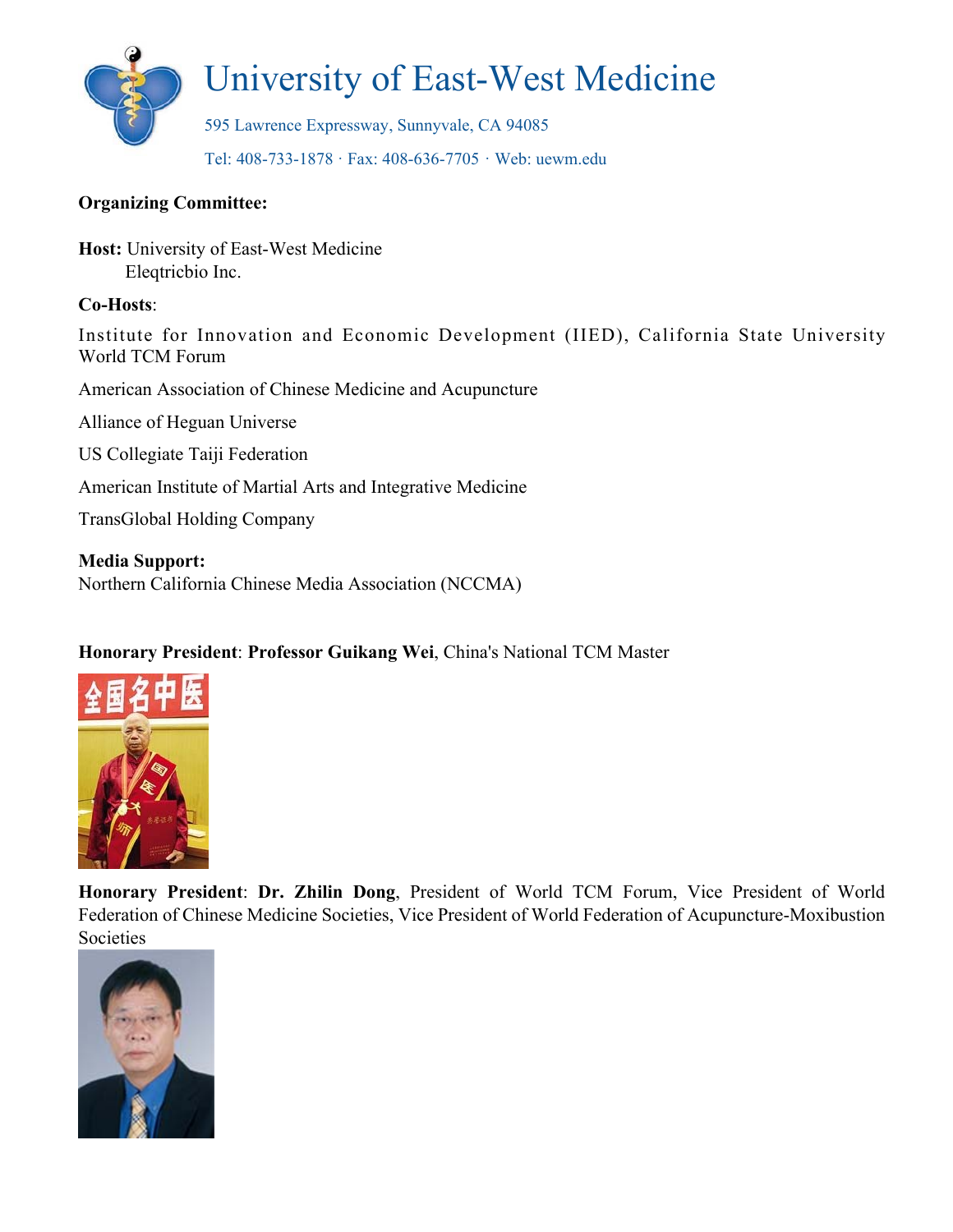

**Dr. Yingqiu Wang**: Founding President of the University of East West Medicine (UEWM)



**President**: **Dr. Eric Tao,** President of the University of East West Medicine, Founding Director, Institute for Innovation and Economic Development, California State University



**Co-Chair: Dr. Nanji Qin**, Chief Scientist of Eleqtricbio Inc.;

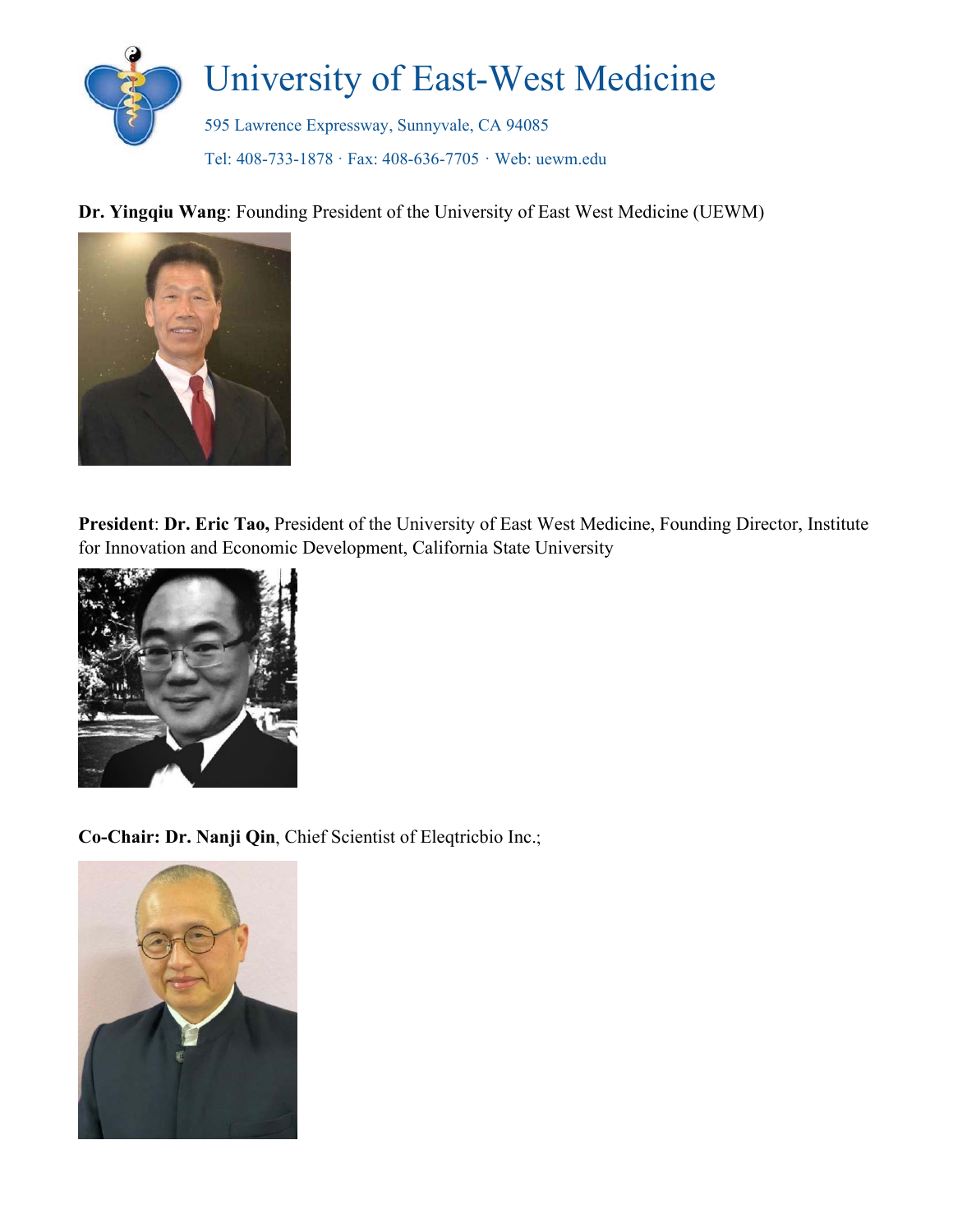

**Co-Chair: Dr. Michelle Lau**, President of the Council of Acupuncture and Oriental Medicine



**Co-Chair: Dr. Lili Zhang**, Vice President of the American Association of Chinese Medicine & Acupuncture



**Co-Chair: Dr. William Dawson**, Board of Director, California State Oriental Medical Association

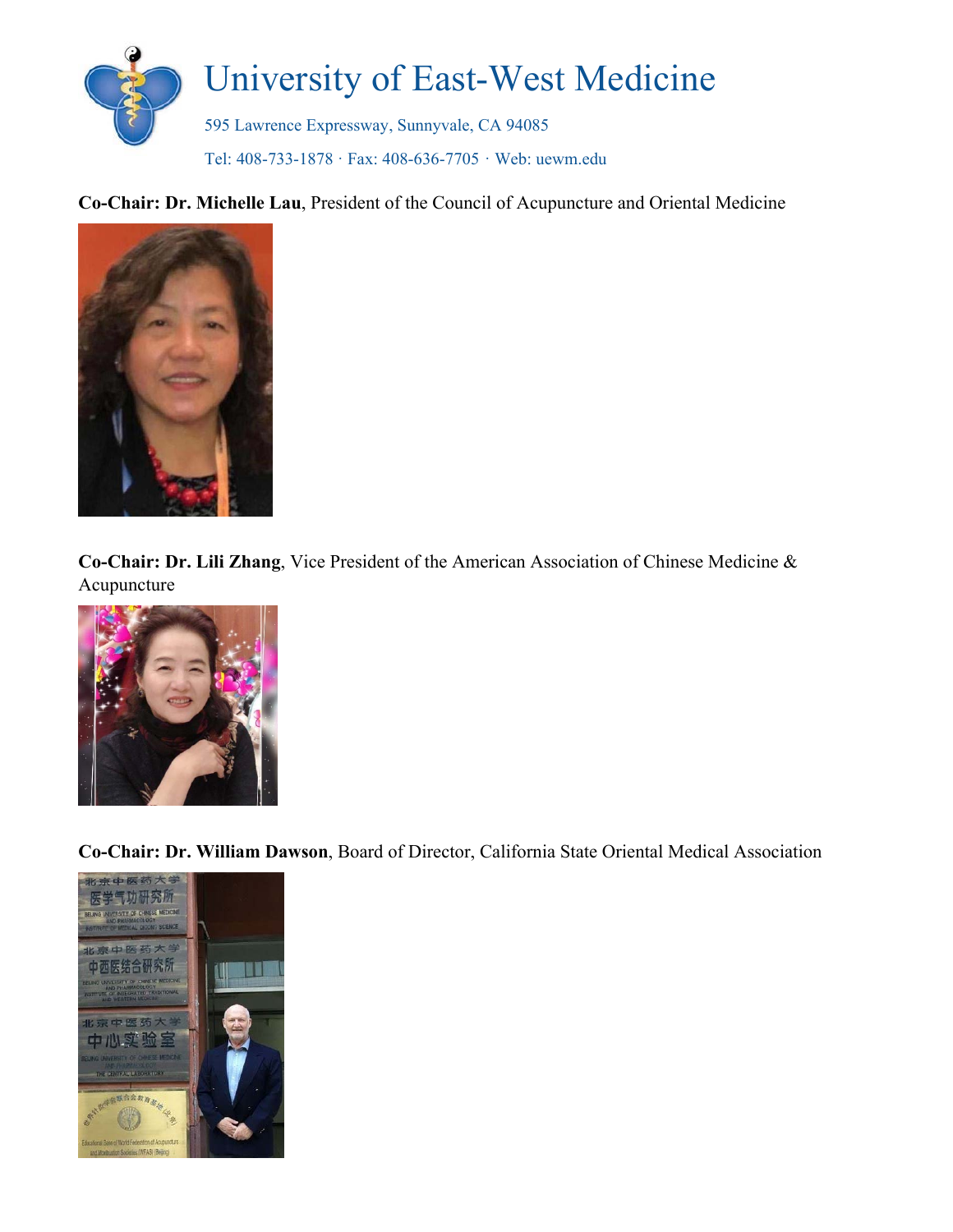

**Co-Chair: Dr. Chihsiu D. Weng**, Dean, College of Tai Chi, the University of East West Medicine; President, US Collegiate Taiji Federation; Professor, San Jose State University



**Executive Vice Chairman: Dr. Haisheng Zhang**, Postdoctoral of Harvard Medical School, Visiting Professor of University of East West Medicine & Beijing University of TCM



**Vice Chairman: Dr. Jack Fu**, President of American Institute of Martial Arts and Integrative Medicine

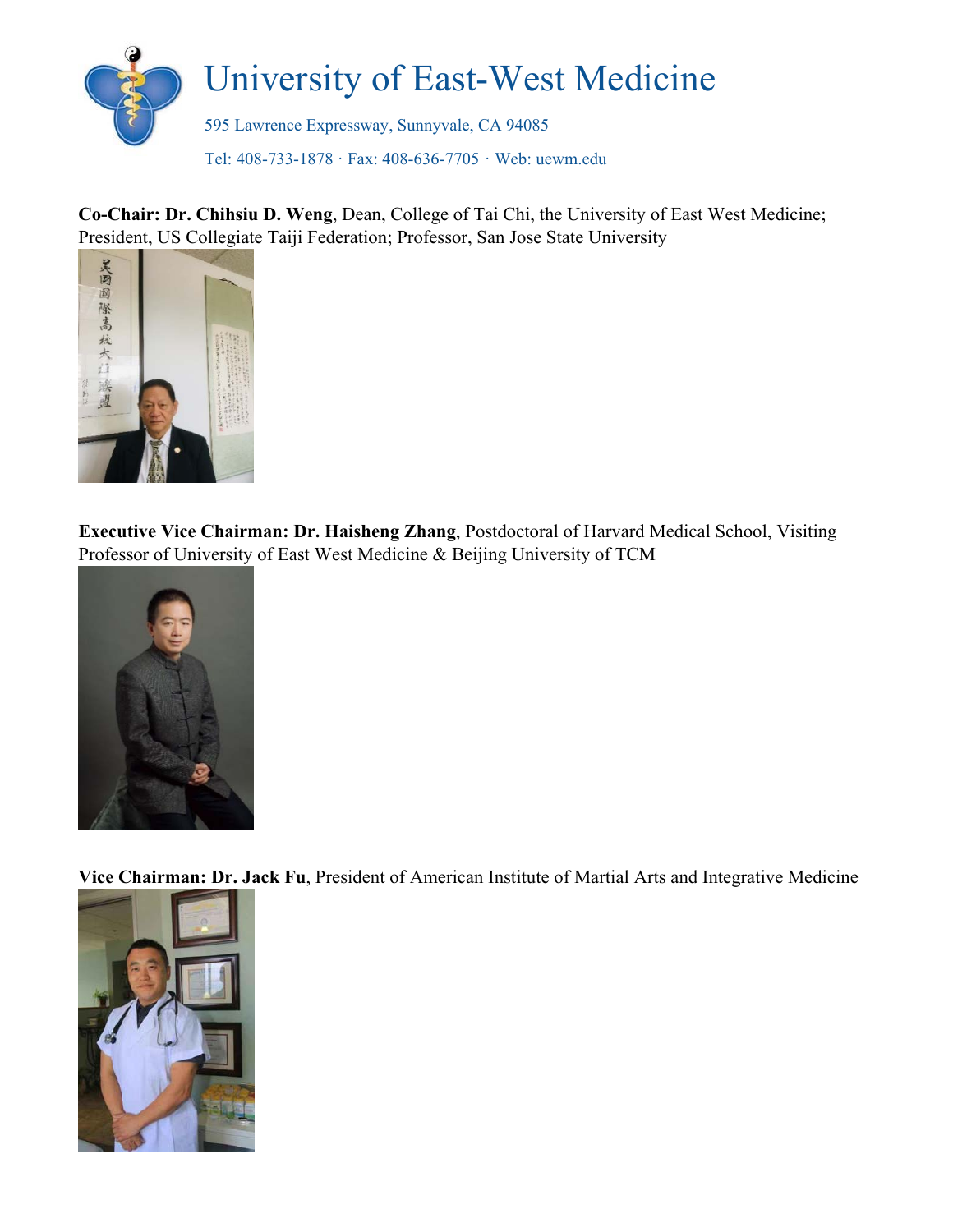

**Vice Chairman: Dr. Bei Liu**, Vice President of the University of East West Medicine

**Vice Chairman: Kitsugi Wakao**, President of the Whole Japan Chiropractic Association; Deputy Secretary General of the Pain Committee, World Federation of Chinese Medicine Societies

Vice Chairman: Shengchun Lu, President of the Ren Acupuncture Committee, World Federation of Chinese Medicine Societies

**Vice Chairman: Guojian Huang**, Vice President of the Canadian Institute of Complementary & Alternative Medicine Research

**Vice Chairman: Yuan Wei, President of the German North Rhine Fitness School, the 1<sup>st</sup> Chinese** bodybuilding champion, the national bodybuilding champion

#### **Academic Committee:**

President: Dr. Chunli Zhao, Researcher in Center for Undiagnosed Disease of Stanford University Vice President: Dr. Yingqiu Wang, Founding President of the University of East West Medicine Vice President: Dr. Weiping Zhu, Vice President of Qingdao Traditional Chinese Medicine Hospital Member: Dr. Ziming Luo, Postdoctoral Fellow, Stanford University;

Dr. Kang Tao, Senior Researcher, Sun Yat-Sen University

#### **Organizing Committee Secretariat:**

Secretary-General: Dr. Haisheng Zhang Deputy Secretary General & Office Director & Project Manager: Hui-Ping Lo Deputy Secretary General: Dr. Jack Fu, Dr. Min Long, Li Zhang Volunteer Leader: Yong Zhong Yu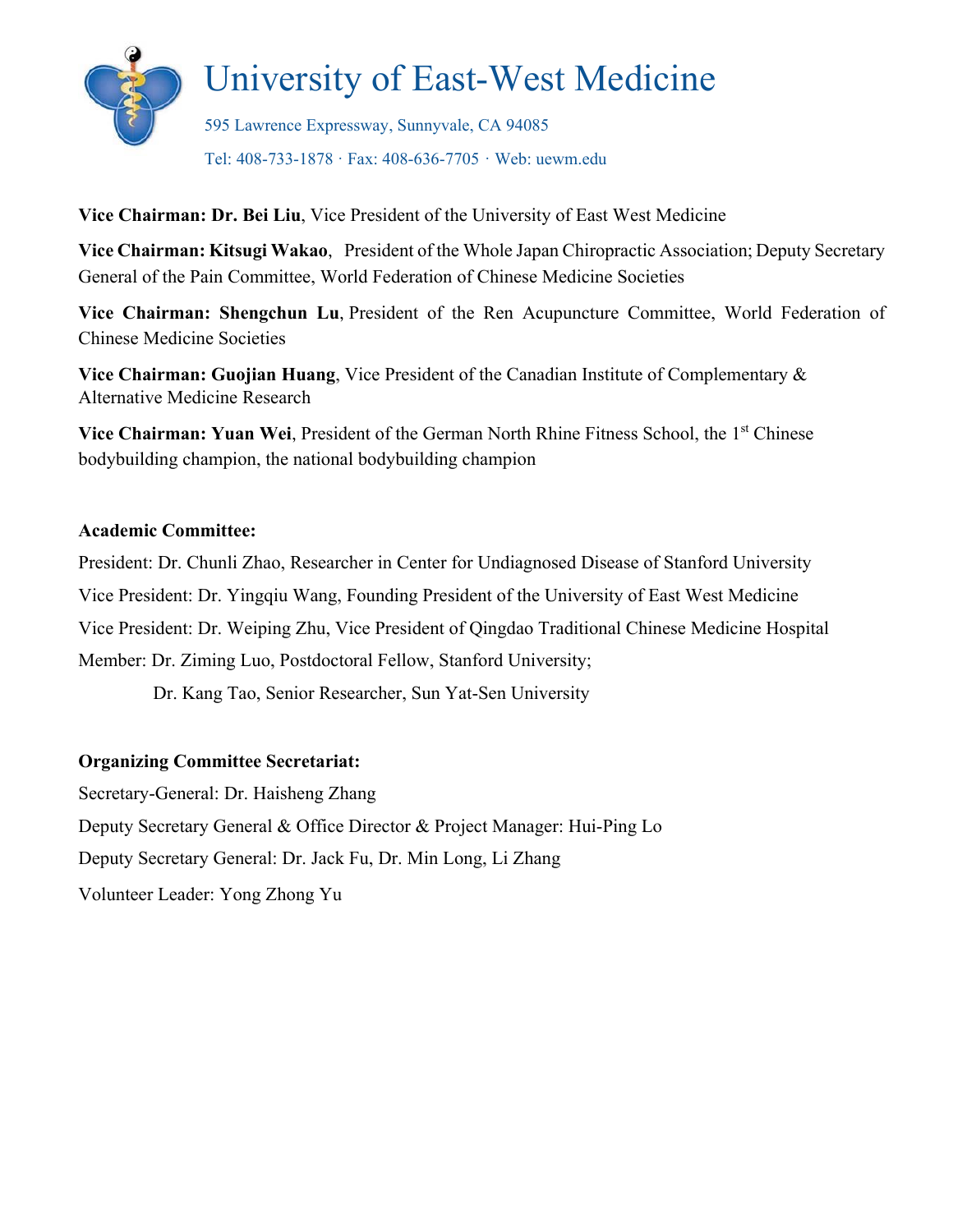

# University of East-West Medicine

595 Lawrence Expressway, Sunnyvale, CA 94085

Tel: 408-733-1878 · Fax: 408-636-7705 · Web: uewm.edu

#### **Schedule & Location:**

| <b>Time</b>                          | <b>Subject</b>                                                                                                                                                                                                                       | Location                            |  |  |
|--------------------------------------|--------------------------------------------------------------------------------------------------------------------------------------------------------------------------------------------------------------------------------------|-------------------------------------|--|--|
| 12/07/2019 (Saturday)                |                                                                                                                                                                                                                                      |                                     |  |  |
| $9:00$ am $-12:10$ pm                | <b>Keynote Speech and Forum on</b><br><b>Integrative Medicine: Acupuncture</b>                                                                                                                                                       | University of East-West<br>Medicine |  |  |
| $10:30$ am $-11:00$ am               | Tea Break & Visiting Exhibition Booths                                                                                                                                                                                               |                                     |  |  |
| $12:30 \text{ pm} - 1:30 \text{ pm}$ | Lunch                                                                                                                                                                                                                                |                                     |  |  |
| $1:30 \text{ pm} - 3:00 \text{ pm}$  | <b>Keynote Speech and Forum on</b><br><b>Integrative Medicine: Acupuncture &amp; Medical</b><br>Taiji & Qigong & Herbs & Bone-setting                                                                                                |                                     |  |  |
| $3:00 \text{ pm} - 5:00 \text{ pm}$  | <b>Keynote Speech and Forum on</b><br><b>Integrative Medicine:</b><br>1. Development from Integrative Medicine to<br><b>Heguan Universe Time-Space Medicine</b><br>2. Innovation, Entrepreneurial and Strategy<br><b>Formulation</b> |                                     |  |  |
| $6:00 \text{ pm} - 8:00 \text{ pm}$  | <b>Welcome Banquet</b>                                                                                                                                                                                                               |                                     |  |  |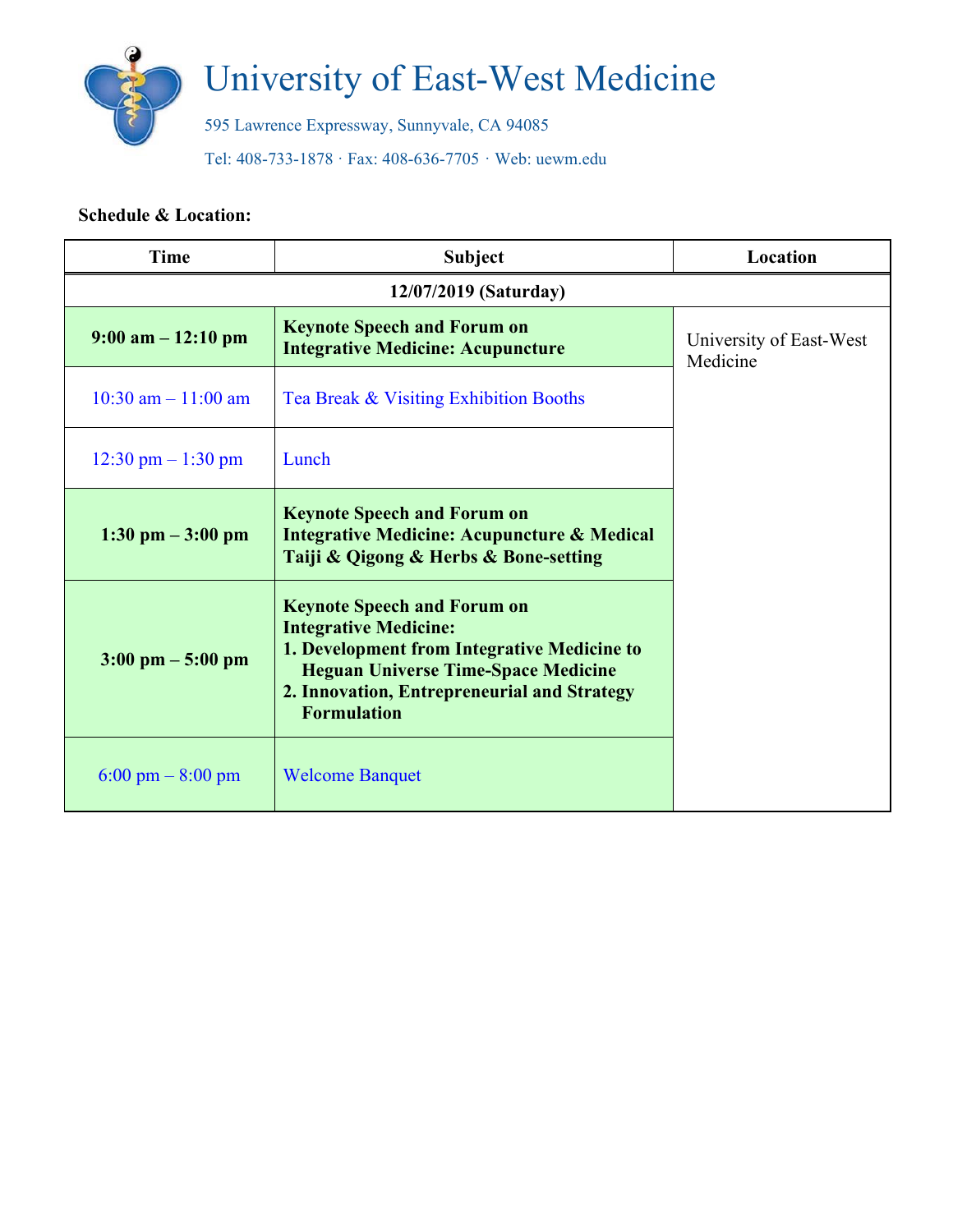

## University of East-West Medicine

595 Lawrence Expressway, Sunnyvale, CA 94085

Tel: 408-733-1878 · Fax: 408-636-7705 · Web: uewm.edu

| <b>Time</b>                          | <b>Subject</b>                                                                                                                | Location                   |  |  |
|--------------------------------------|-------------------------------------------------------------------------------------------------------------------------------|----------------------------|--|--|
| 12/08/2019 (Sunday)                  |                                                                                                                               |                            |  |  |
| $9:00$ am $-9:20$ am                 | <b>Opening Ceremony and Speeches</b>                                                                                          | <b>Stanford University</b> |  |  |
| $9:20$ am $-10:50$ am                | <b>Keynote Speech and Forum on</b><br><b>Integrative Medicine: Acupuncture</b>                                                |                            |  |  |
| $9:30$ am $-10:00$ am                | Two Keynote Speakers<br>(each person 15 mins)                                                                                 |                            |  |  |
| $10:00$ am $- 10:50$ am              | Forum<br>(6-8 guest speakers, each person 5 mins)                                                                             |                            |  |  |
| 10:50 am $-$ 11:00 am                | Tea Break and Conference Photo                                                                                                |                            |  |  |
| $11:00$ am $-12:30$ pm               | <b>Keynote Speech and Forum on Integrative Medicine:</b><br>Psychosomatic Medicine & Medical Taiji & Qigong                   |                            |  |  |
| $11:00$ am $- 11:30$ am              | Two Keynote Speakers<br>(each person 15 mins)                                                                                 |                            |  |  |
| $11:30$ am $- 12:30$ pm              | Forum<br>(8 guest speakers, each person 5 mins)                                                                               |                            |  |  |
| $12:30 \text{ pm} - 2:00 \text{ pm}$ | Lunch                                                                                                                         |                            |  |  |
| $2:00 \text{ pm} - 3:30 \text{ pm}$  | <b>Keynote Speech and Forum on Integrative Medicine:</b><br><b>Nature Products &amp; Herbs</b>                                |                            |  |  |
| $2:00 \text{ pm} - 2:30 \text{ pm}$  | Two Keynote Speakers<br>(each person 15 mins)                                                                                 |                            |  |  |
| $2:30 \text{ pm} - 3:30 \text{ pm}$  | Forum<br>$(8$ guest speakers, each person 5 mins)                                                                             |                            |  |  |
| $3:30$ pm $-5:30$ pm                 | <b>Keynote Speech and Forum on</b><br><b>Innovation and Venture</b>                                                           |                            |  |  |
| $3:30 \text{ pm} - 4:30 \text{ pm}$  | Four Keynote Speakers<br>(each person 15 mins)                                                                                |                            |  |  |
| $4:30 \text{ pm} - 5:30 \text{ pm}$  | Forum<br>(8 guest speakers, each person 5 mins)                                                                               |                            |  |  |
| 5:30 pm $-6:00$ pm                   | <b>Closing Ceremony:</b><br><b>Consensus on Integrated Medicine</b><br><b>Vision of the Integrative Medicine Associations</b> |                            |  |  |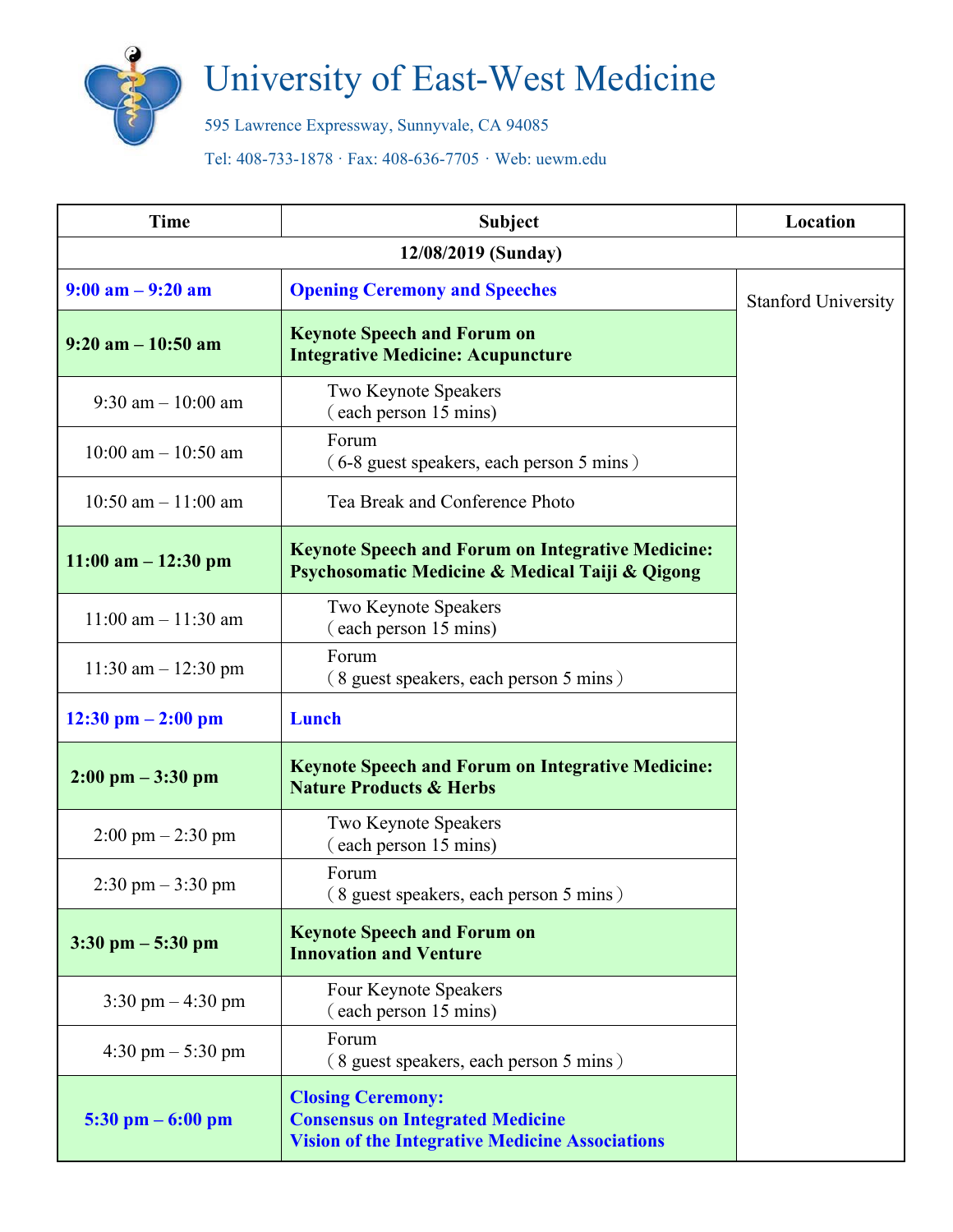

## University of East-West Medicine

595 Lawrence Expressway, Sunnyvale, CA 94085

Tel: 408-733-1878 · Fax: 408-636-7705 · Web: uewm.edu

| 12/07/2019 (Saturday)<br><b>USCTF CEU Program at Stanford University</b> |                                                                                |                                                                               |  |  |
|--------------------------------------------------------------------------|--------------------------------------------------------------------------------|-------------------------------------------------------------------------------|--|--|
| <b>Time</b>                                                              | <b>Subject</b>                                                                 | <b>Instructor</b>                                                             |  |  |
| $8:00 \text{ am} - 9:00 \text{ am}$                                      | Registration                                                                   |                                                                               |  |  |
| $9:00$ am $-9:30$ am                                                     | <b>Opening Remarks</b>                                                         | Professor C. D. Weng,<br>San Jose State University                            |  |  |
| $9:30$ am $-10:20$ am                                                    | <b>Introduction of Therapeutic Tai Chi</b>                                     | Professor Andy Huang, UEWM                                                    |  |  |
| $10:30$ am $-11:20$ am                                                   | The Development of Tai Chi for<br><b>Wellness and Fitness</b>                  | Dr. Timothy Tin, UEWM                                                         |  |  |
| $11:30$ am $-12:20$ pm                                                   | <b>Tai Chi for Pain Management</b>                                             | Dr. Shudong Li<br>Stanford University Tai Chi<br><b>Instructor/Researcher</b> |  |  |
| $1:30 \text{ pm} - 3:20 \text{ pm}$                                      | <b>Tai Chi and Arthritis</b>                                                   | Professor Bryant Fong,<br>University of California Berkeley                   |  |  |
| $3:20 \text{ pm} - 6:00 \text{ pm}$                                      | <b>Progressive Self Evaluation</b><br><b>Learning Chart of Medical Tai Chi</b> | Dr. Chi-hsiu D Weng,<br>Dean, College of Tai Chi, UEWM                        |  |  |

| 12/08/2019 (Sunday)<br><b>USCTF CEU Program at University of East-West Medicine</b> |                                                                                   |                                                        |  |  |
|-------------------------------------------------------------------------------------|-----------------------------------------------------------------------------------|--------------------------------------------------------|--|--|
| <b>Time</b>                                                                         | <b>Subject</b>                                                                    | <b>Instructor</b>                                      |  |  |
| $9:00$ am $-10:20$ am                                                               | Cardio Tai Chi for Cardiovascular<br><b>Endurance and Fitness</b>                 | Dr. Timothy Tin, UEWM                                  |  |  |
| $10:30$ am $-12:20$ pm                                                              | <b>Eight Brocades and Qigong Therapy</b>                                          | Dr. Andy Huang, UEWM                                   |  |  |
| $1:30 \text{ pm} - 3:20 \text{ pm}$                                                 | <b>Tai Chi Principles for Prevention of</b><br><b>Injury from Falls</b>           | Professor C. D. Weng,<br>San Jose State University     |  |  |
| $3:30 \text{ pm} - 4:20 \text{ pm}$                                                 | <b>Principle of Designing Exercise</b><br><b>Prescription with Tai Chi Qigong</b> | Dr. Chi-hsiu D Weng,<br>Dean, College of Tai Chi, UEWM |  |  |
| $4:30 \text{ pm} - 6:00 \text{ pm}$                                                 | <b>Therapeutic Qigong</b>                                                         | Dr. Haisheng Zhang, UEWM                               |  |  |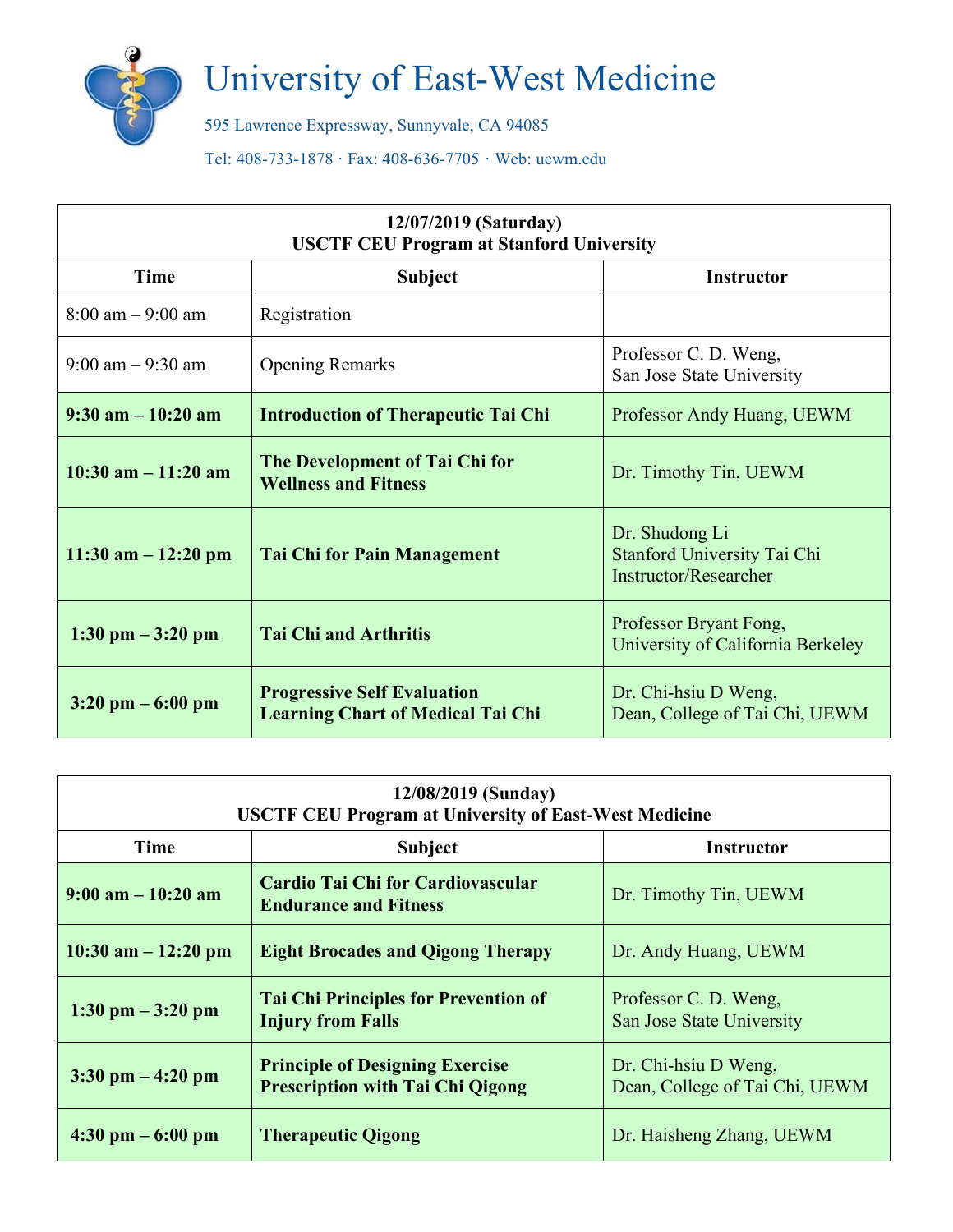

#### **Registration Fees & Exhibitor Fees**

#### **Registration Fee: \$200**

#### **Certification Fee for the Continuing Education Credits: \$50**

The conference provides 16 NCCAOM PDAs and meets the state requirements (CA, FL, IL, etc.) for CEUs (category 2 for CA).

**\* Early Bird Discount**: The \$50 certificate fee could be waived if you register and make the payment before 11/15/2019.

**Welcome Banquet: \$50** 

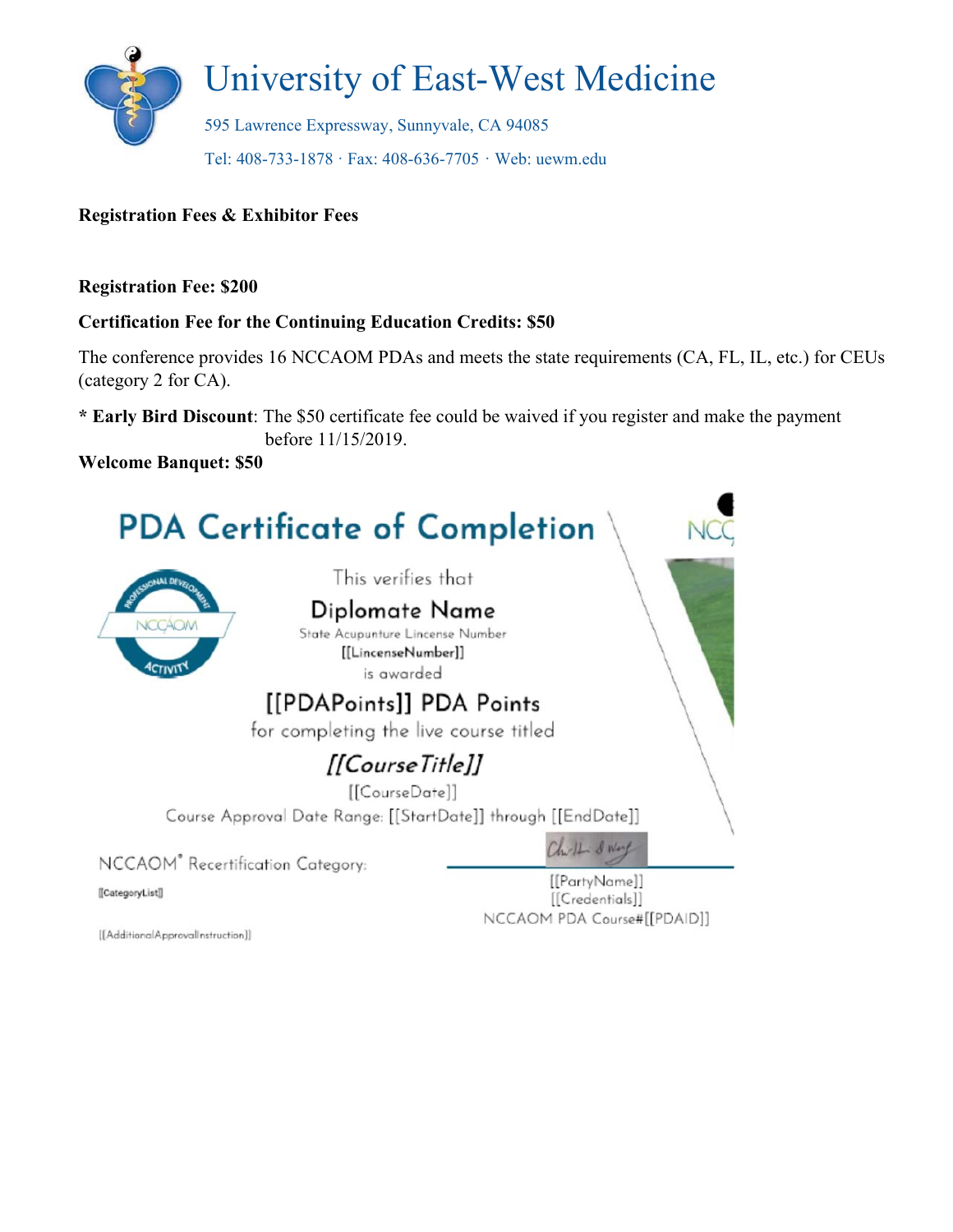

#### **Exhibitor Fees**:

#### 1. **Honorary Doctoral Certificate from the University of East-West Medicine**:

- (1) Bachelor's degree or above, with special skills and contributions in the field of integrated medicine are required.
- (2) Reputable expert, scholar, entrepreneur, etc.
- (3) Sponsor fee to UEWM: \$10,000
- (4) Other benefits: Conference lecture, advertisement in the conference publication, two booths

#### 2. **Gold Sponsor (Several)**

- (1) Speech at the opening ceremony
- (2) Advertisement in the conference publication
- (3) Signature banner displayed with company logo as Gold Sponsor
- (4) Two booths at your preferred location

Sponsor fee: \$5,000

#### 3. **Silver Sponsor (Several)**

- (1) Signature banner displayed with company logo as Silver Sponsor
- (2) One booth with your selection priority immediately after the Gold Sponsor choice

Sponsor fee: \$2,000

#### **4. Bronze Sponsor (Several)**

- (1) Signature banner displayed with company logo as Bronze Sponsor
- (2) One booth
- (3) Choose to sponsor one of the following 2 options:
	- Company logo on name badge
	- Company logo on goodie bags

#### Sponsor fee: \$500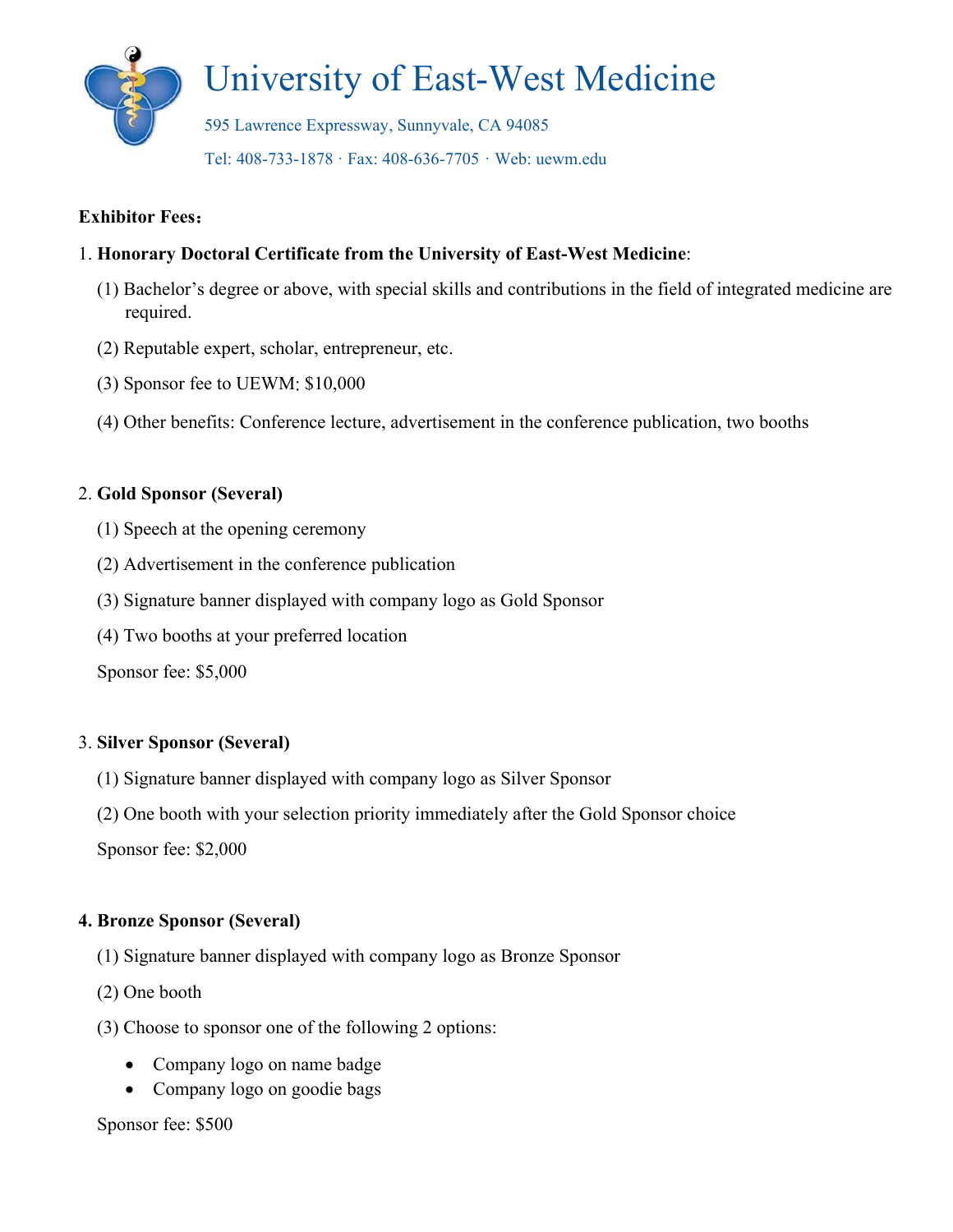

#### **Call for Papers**

**Scope of Paper Topics**: Papers related to integrative medicine, Traditional Chinese Medicine, medical Taiji & Qigong education, research, clinical experience, health, integration of Traditional Chinese and Western Medicine, Traditional Chinese Medicine legislation are all welcome; papers on subjects related to the themes of the conference (integrative medicine, acupuncture and manipulation, classic and Traditional Chinese Medicine, TCM oncology etc.) are preferred for compilation into the conference report.

#### **Paper Requirements:**

- Front page should include the following items: paper title, author's name, address and 300-word abstracts in Chinese or English
- Word document format
- Attach and e-mail paper to CIHForum@uewm.edu: Use "4<sup>th</sup> International Integrative Medicine Conference papers-author name" as the subject of e-mail, and include author's name, mailing address, and telephone number in message content.
- Deadline: Papers submitted before Nov.15<sup>th</sup>, 2019 may be accepted into conference article compilation.

**Article Processing Charge (APC): \$200**